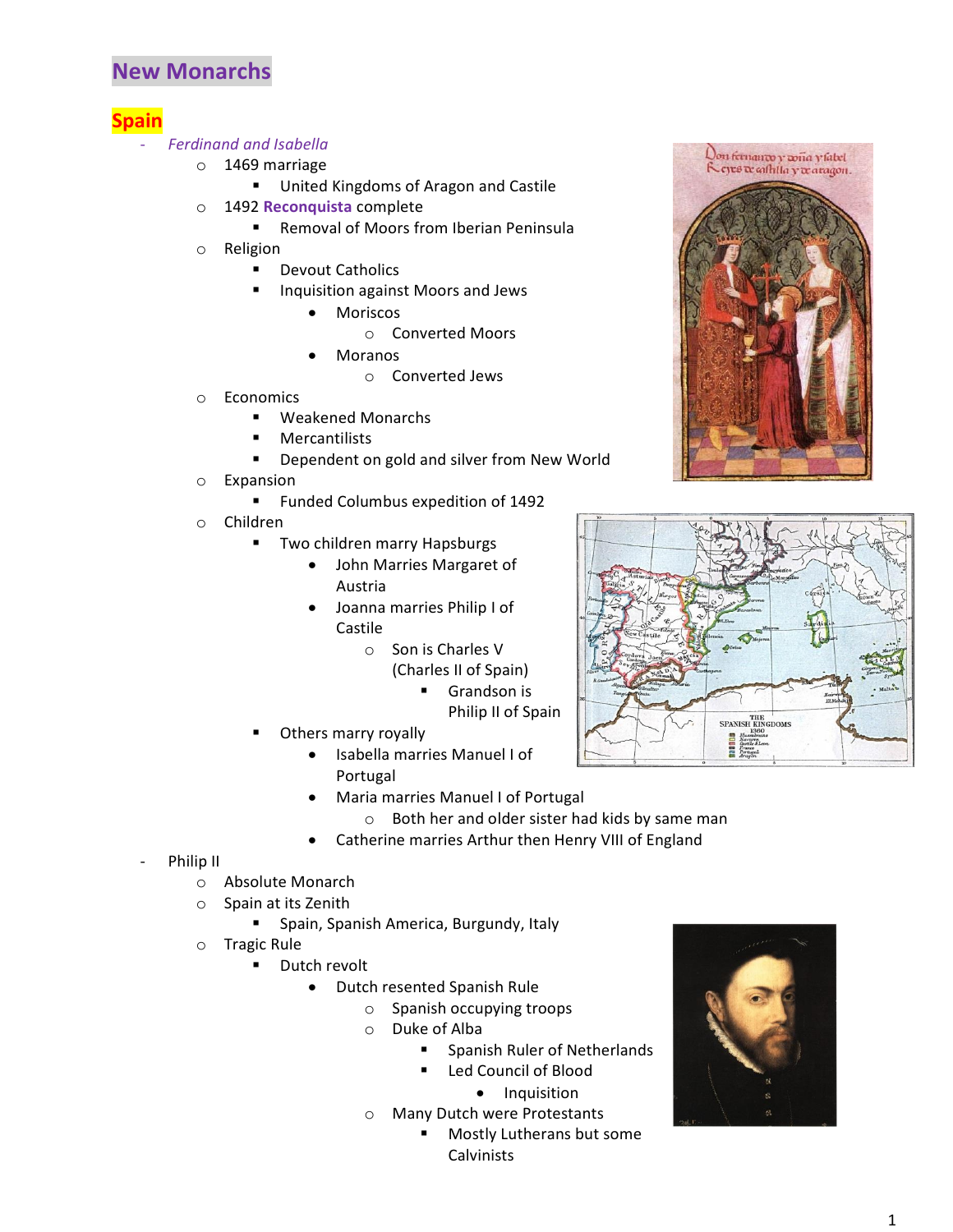- Loss of Netherlands
	- o Insurrection
		- 1572 Led by William of Orange
		- **Huge drain on Spanish Economy**
		- Truce in 1609
	- o At least kept Belgium and Luxembourg
		- Both break away during Thirty-Years War
- 4 wives
	- 3 died in childbirth
		- o Mary died from phantom child births
	- Most children died early
- **Spanish Armada**
	- 1588
	- Hated England
		- o Protestants
		- o Sea Dogs
			- **Sir Francis Drake**
		- o Helping Dutch
	- Bankrupted country on fleet that sank
	- Led to decline of Spain
- o Large Centralized Authority
	- **Escorial**
		- Royal palace of Spain
- o Religious
	- **•** Decisions religious based
	- **Possibly involved in St. Bartholomew's day massacre**
	- **Expelled moriscos and moranos**
	- **Married Mary Tudor** 
		- Hoping to join Spain and England to make Europe Catholic
- o Economic Decline
	- **Price Revolution = Inflation**
	- **Specie from New World Declining** 
		- Thanks in part to Sea Dogs
		- Military Spending
			- Spanish Armada
	- **Huge Expenditures** 
		- Colonies and Ships
		- Leads to increased borrowing
		- Wars
			- o Dutch, English, French, Italians
			- o 30 Years War
	- **Taxes** 
		- Higher taxes lead people to produce and spend less
		- Inefficient collection
		- Loss of Dutch Revenue
	- Agriculture/Commercial Decline
		- Moriscos were best farmers
		- Morranos were best businessmen
	- Monarchy Declares Bankruptcy
		- $1557$
		- Nobles and Clergy did not want to work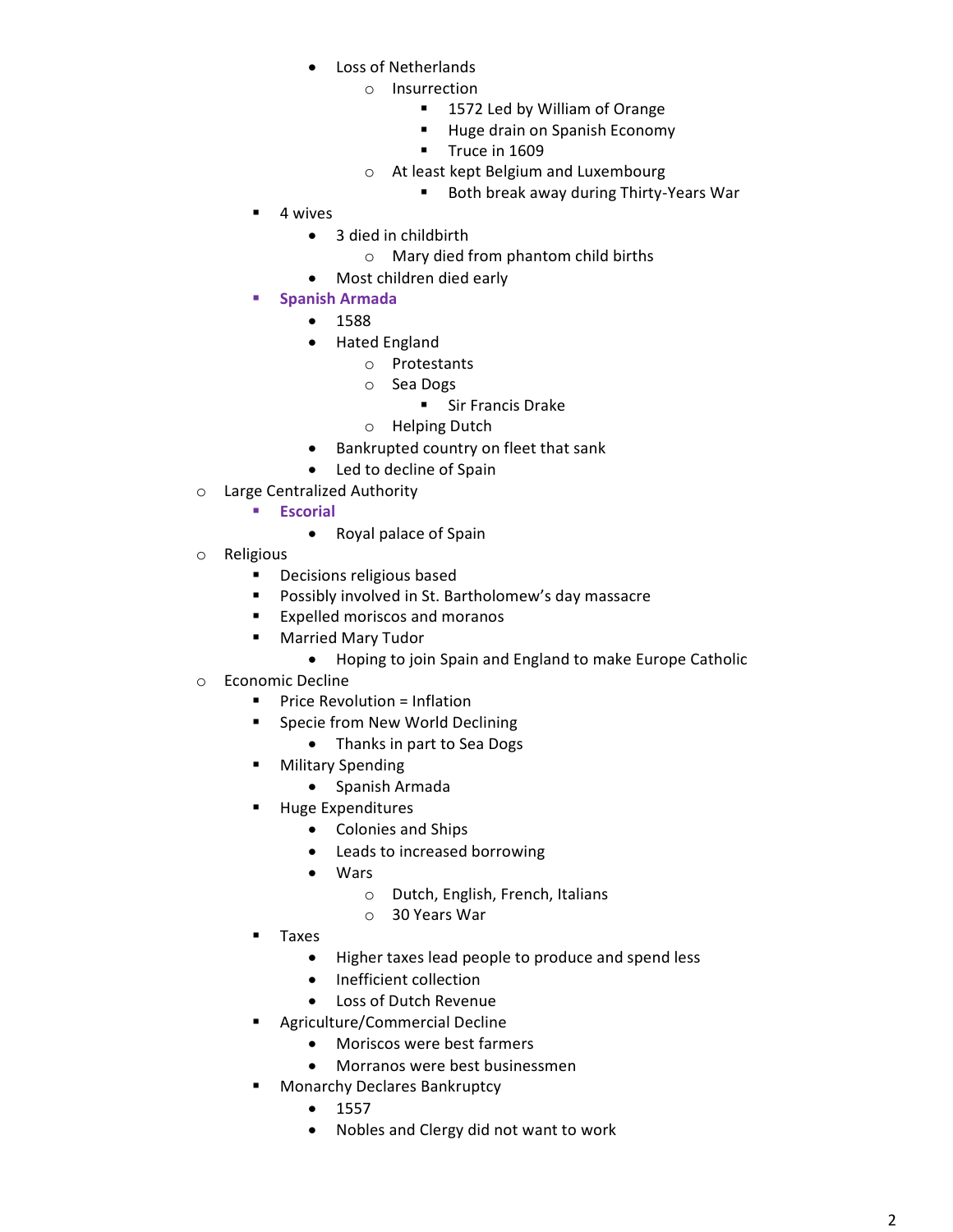

- Henry VII
	- o First of Tudor Monarchs
		- **Tried to limit use of name Tudor** 
			- Welsh Aristocrat
	- o War of the Roses
		- 1455- 1485
		- About the most confusing thing ever
		- **EXECUTE:** Essentially a war of succession
			- Became a war of attrition
				- o Who could survive the war with family members alive
		- Lancaster (Red Rose)
			- Rural support base
		- York (White Rose)
			- Supported by urbanites
		- Battle of Bosworth Field
			- Richard III killed
			- Houses of Lancaster and York depleted
			- Lancaster Wins….Kinda
				- o Crown given to Henry Tudor
					- Husband of Elizabeth Lancaster
	- o Economic Policies
		- **E** Limited money
			- Made money by selling monopolies and titles of nobility
			- Forced Loans
		- **very Frugal**
		- Did not want to call parliament
	- o Prerogative Court
		- **Court where Henry made decisions** 
			- Coining of money
			- Creation of Peers
			- Power to legislate
			- Tax
- Henry VIII
	- $O$  1509 1547
	- o English Reformation
		- **Turned away from Catholic Church and created Anglican Church**
	- o Economics
		- **•** Very extravagant spending
			- Palaces
			- Wars
			- Women
		- **Increased Taxes**
		- Confiscated Church Property
			- Went on an Abbey destruction spree
		- **Forced Loans**
	- o Wars
		- **Pilgrimage of Grace** 
			- $1536$
			- Resistance to Reformation
			- Leaders and about 200 followers executed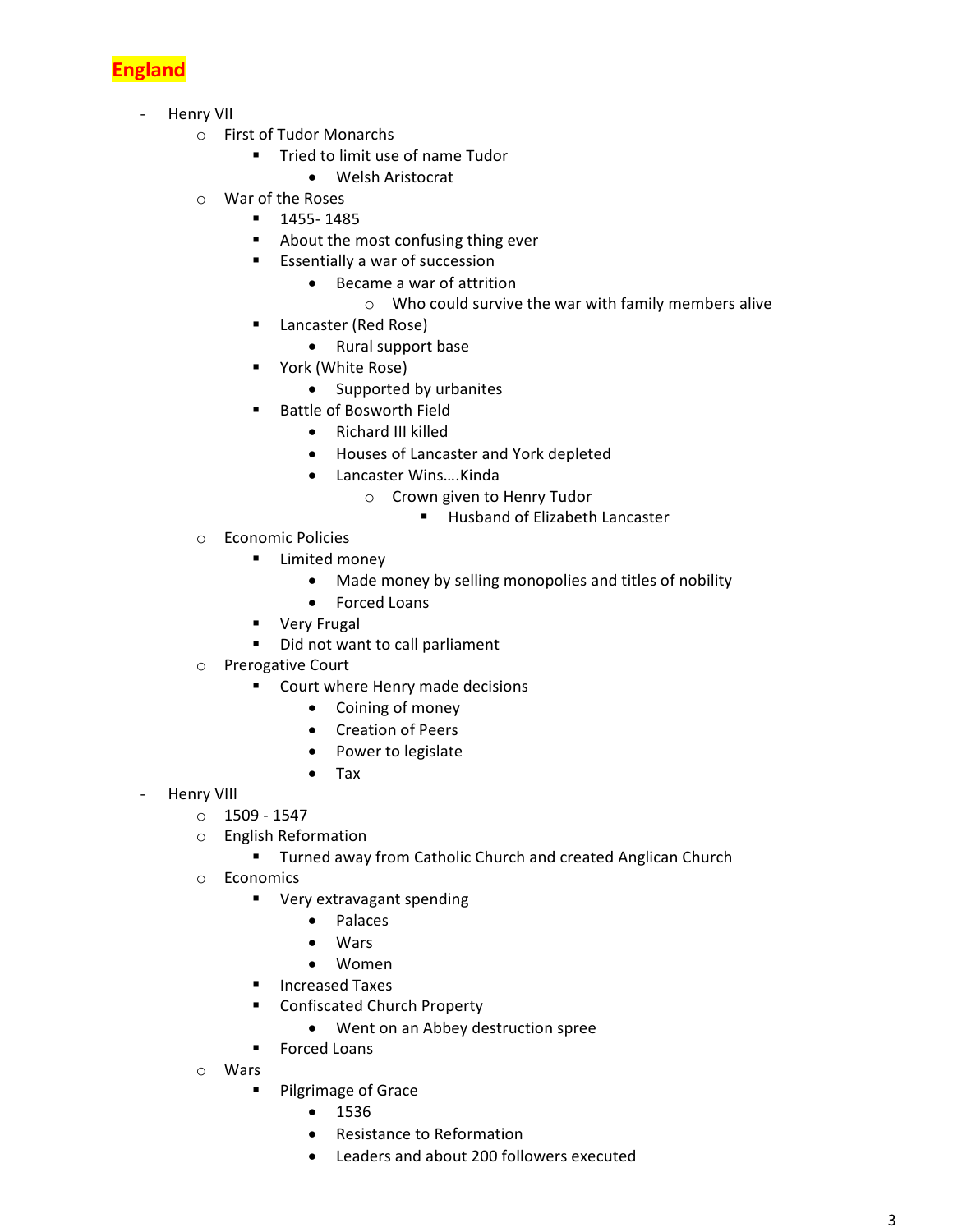- France
	- Captured Boulogne in 1544
		- o Ransomed back in 1550
- Wales
	- Laws in Wales Acts of 1535 & 1542
	- Scotland
		- Battle of Flodden 1513
		- James IV King of Scotland Killed
		- James V married Mary Guise
			- o Open warfare in 1542
			- o James killed and throne given to 6 Day old daughter Mary
- Ireland
	- War overseen by Thomas Cromwell
	- Gave land and titles to supporters
		- o Protestants
- Edward VI
	- o 1547 1553
	- o Son of Jane Seymour
	- o Reform
		- **Revoked clerical celibacy**
		- **Mass in English**
	- o Many Diseases
- Lady Jane Grey
	- $\circ$  July 10 July 19 1553
	- o Overthrown and beheaded
- Mary I
	- o 1553 1558
	- o Daughter of Catherine of Aragon
	- o Re-established Catholicism
	- o "Bloody Mary"
		- 250-300 burned at stake
	- o Died from Sickness
		- **Phantom Pregnancies**
		- **Influenza**
		- **Ovarian Cysts or Uterine Cancer**
- Elizabeth I
	- o 1558 1603
	- o Daughter of Anne Boleyn
	- o Relative Peace
		- "Good Queen Beth"
		- Golden Age of the Arts
			- William Shakespeare 1564-1616
		- Voyages of Exploration
			- Expansion of trade and navy
			- Virginia named in her honor
	- o The Virgin Queen
		- **Married herself to the country**
	- o Religion
		- **•** Politique
			- Unity more important than religious beliefs
				- o "*Not Prying into man's souls*"
		- Act of Uniformity
			- Book of Common Prayer